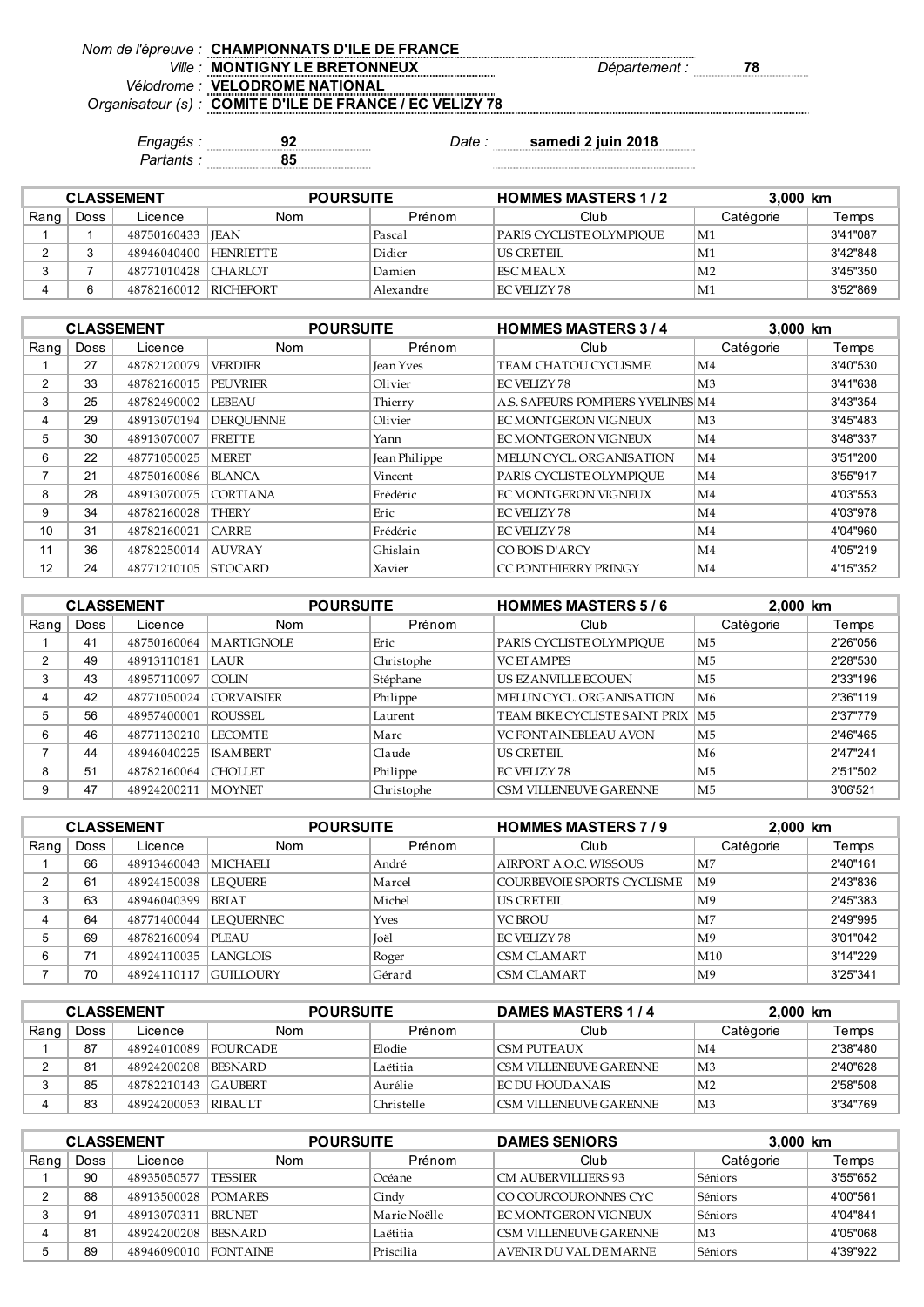| <b>CLASSEMENT</b> |      |                        | <b>POURSUITE</b> |               | <b>HOMMES JUNIORS</b><br>3.000 km |               |          |
|-------------------|------|------------------------|------------------|---------------|-----------------------------------|---------------|----------|
| Rang              | Doss | Licence                | Nom              | Prénom        | Club                              | Catégorie     | Temps    |
|                   | 122  | 48924110267            | <b>PENHOET</b>   | Paul          | CSM CLAMART                       | <b>Iunior</b> | 3'30"665 |
|                   | 120  | 48957140231   DUJARDIN |                  | <b>Iulien</b> | PARISIS A.C. 95                   | <b>Iunior</b> | 3'34"948 |
|                   | 123  | 48913070031 GREGOIRE   |                  | Tom           | I FC MONTGERON VIGNEUX            | <b>Iunior</b> | 3'45"201 |
|                   | 121  | 48913070065 TARDIF     |                  | Aurélien      | <b>IEC MONTGERON VIGNEUX</b>      | <b>Iunior</b> | 3'47"380 |

| <b>CLASSEMENT</b> |      |                      | <b>POURSUITE</b> |          | <b>HOMMES SENIORS</b> | 4.000 km     |          |
|-------------------|------|----------------------|------------------|----------|-----------------------|--------------|----------|
| Rang              | Doss | Licence              | Nom              | Prénom   | Club                  | Catégorie    | Temps    |
|                   |      | 48957140046 SELLLIER |                  | Valentin | PARISIS A.C. 95       | 2è catégorie | 4'55"371 |
|                   |      | 48935100129 BARE     |                  | Anthony  | VCA DU BOURGET        | 2è catégorie | 5'10"371 |

|                |             | <b>CLASSEMENT</b>   | <b>SCRATCH</b>            |           | <b>CADETS</b>                 | 5,000 km  |       |
|----------------|-------------|---------------------|---------------------------|-----------|-------------------------------|-----------|-------|
| Rang           | <b>Doss</b> | Licence             | <b>Nom</b>                | Prénom    | Club                          | Catégorie | Temps |
|                | 107         | 48782350320         | <b>LOUVRIER</b>           | Erwan     | <b>VC MONTIGNY BRETONNEUX</b> | Cadet     |       |
| $\overline{2}$ | 111         | 48946010198 BOXE    |                           | Alexandre | TEAM 94 CYCLING               | Cadet     |       |
| 3              | 106         | 48782350527         | LAIRE                     | Célio     | <b>VC MONTIGNY BRETONNEUX</b> | Cadet     |       |
| 4              | 113         | 48957140236 SELLIER |                           | Mathis    | PARISIS A.C. 95               | Cadet     |       |
| 5              | 102         | 48750160415         | <b>DO VALE</b>            | Thomas    | PARIS CYCLISTE OLYMPIOUE      | Cadet     |       |
| 6              | 101         | 48750160123 COLSY   |                           | Noé       | PARIS CYCLISTE OLYMPIOUE      | Cadet     |       |
| 7              | 112         | 48946010203         | <b>ZEPHIRIN HENRI LEO</b> | Medhi     | TEAM 94 CYCLING               | Cadet     |       |
| 8              | 103         | 48924110130         | <b>DAVY</b>               | Augustin  | CSM CLAMART                   | Cadet     |       |
| 9              | 109         | 48782430065         | <b>DERIAUX</b>            | Pacome    | EC VERNOUILLET V.T.           | Cadet     |       |
| 10             | 104         | 48924110247         | <b>GAGNEUR</b>            | Florent   | CSM CLAMART                   | Cadet     |       |
| 11             | 108         | 48913070203         | <b>GOUSSOT</b>            | Cyprien   | EC MONTGERON VIGNEUX          | Cadet     |       |
| 12             | 110         | 48782430111         | <b>MONTEIL MALVESIN</b>   | Benjamin  | EC VERNOUILLET V.T.           | Cadet     |       |
| 13             | 114         | 48935330027         | <b>LEMPERIERE</b>         | Lucas     | <b>ES STAINS</b>              | Cadet     |       |

| <b>CLASSEMENT</b> |      |                       |                  | <b>HOMMES MASTERS 1/2</b><br><b>SCRATCH</b> |                               | 10,000 km      |       |
|-------------------|------|-----------------------|------------------|---------------------------------------------|-------------------------------|----------------|-------|
| Rang              | Doss | Licence               | <b>Nom</b>       | Prénom                                      | Club                          | Catégorie      | Temps |
|                   | 9    | 48957140497           | <b>SALGUEIRO</b> | Cristovao                                   | PARISIS A.C. 95               | M <sub>2</sub> |       |
| ◠                 |      | 48771010428 CHARLOT   |                  | Damien                                      | <b>ESC MEAUX</b>              | M <sub>2</sub> |       |
| 3                 |      | 48946040400 HENRIETTE |                  | Didier                                      | <b>US CRETEIL</b>             | M1             |       |
| 4                 |      | 48750160433           | <b>IEAN</b>      | Pascal                                      | PARIS CYCLISTE OLYMPIOUE      | M1             |       |
| 5                 | 5    | 48782160041           | LECOO            | Grégory                                     | EC VELIZY 78                  | M <sub>2</sub> |       |
| 6                 | 10   | 48957120286 MARTINS   |                  | Vincent                                     | OLYMPIOUE C.V.O.              | M1             |       |
|                   | 8    | 48782350630 RAMOLET   |                  | Svlvain                                     | <b>VC MONTIGNY BRETONNEUX</b> | M <sub>2</sub> |       |

|                |      | <b>CLASSEMENT</b> | <b>SCRATCH</b>   |                  | <b>HOMMES MASTERS 3/4</b>         | 10,000 km      |       |
|----------------|------|-------------------|------------------|------------------|-----------------------------------|----------------|-------|
| Rang $ $       | Doss | Licence           | <b>Nom</b>       | Prénom           | Club                              | Catégorie      | Temps |
|                | 38   | 48957140134       | <b>TAHIR</b>     | Zinedine         | PARISIS A.C. 95                   | M <sub>3</sub> |       |
| $\overline{2}$ | 33   | 48782160015       | <b>PEUVRIER</b>  | Olivier          | <b>EC VELIZY 78</b>               | M <sub>3</sub> |       |
| 3              | 29   | 48913070194       | <b>DEROUENNE</b> | Olivier          | EC MONTGERON VIGNEUX              | M <sub>3</sub> |       |
| 4              | 25   | 48782490002       | <b>LEBEAU</b>    | Thierry          | A.S. SAPEURS POMPIERS YVELINES M4 |                |       |
| 5              | 26   | 48935330193       | <b>MENARD</b>    | Frédéric         | <b>ES STAINS</b>                  | M4             |       |
| 6              | 24   | 48771210105       | <b>STOCARD</b>   | Xavier           | CC PONTHIERRY PRINGY              | M4             |       |
|                | 39   | 48788000169       | DAVID            | Laurent          |                                   | M4             |       |
| 8              | 36   | 48782250014       | <b>AUVRAY</b>    | Ghislain         | CO BOIS D'ARCY                    | M4             |       |
| 9              | 27   | 48782120079       | <b>VERDIER</b>   | <b>Jean Yves</b> | TEAM CHATOU CYCLISME              | M4             |       |
| 10             | 21   | 48750160086       | <b>BLANCA</b>    | Vincent          | PARIS CYCLISTE OLYMPIOUE          | M4             |       |
| 11             | 22   | 48771050025       | <b>MERET</b>     | Jean Philippe    | MELUN CYCL. ORGANISATION          | M4             |       |
| 12             | 28   | 48913070075       | <b>CORTIANA</b>  | Frédéric         | EC MONTGERON VIGNEUX              | M4             |       |

|      | <b>CLASSEMENT</b> |                        | <b>SCRATCH</b>           |             | <b>HOMMES MASTERS 5/6</b>          | 7,500 km            |       |
|------|-------------------|------------------------|--------------------------|-------------|------------------------------------|---------------------|-------|
| Rang | Doss              | Licence                | <b>Nom</b>               | Prénom      | Club                               | Catégorie           | Temps |
|      | 49                | 48913110181 LAUR       |                          | Christophe  | <b>VC ETAMPES</b>                  | M5                  |       |
| 2    | 41                |                        | 48750160064   MARTIGNOLE | Eric        | PARIS CYCLISTE OLYMPIOUE           | M5                  |       |
| 3    | 59                | 48782350589            | IRAT                     | Laurent     | <b>VC MONTIGNY BRETONNEUX</b>      | M5                  |       |
| 4    | 44                | 48946040225            | <b>ISAMBERT</b>          | Claude      | <b>US CRETEIL</b>                  | M6                  |       |
| 5    | 46                | 48771130210            | <b>ILECOMTE</b>          | Marc        | <b>VC FONT AINEBLEAU AVON</b>      | M <sub>5</sub>      |       |
| 6    | 57                | 48782250060            | <b>BOIZET</b>            | Olivier     | CO BOIS D'ARCY                     | M6                  |       |
|      | 54                | 48782160065            | <b>RIET</b>              | Jean Claude | EC VELIZY 78                       | M5                  |       |
| 8    | 56                | 48957400001            | ROUSSEL                  | Laurent     | TEAM BIKE CYCLISTE SAINT PRIX   M5 |                     |       |
| 9    | 43                | 48957110097            | <b>COLIN</b>             | Stéphane    | US EZANVILLE ECOUEN                | M5                  |       |
| 10   | 42                | 48771050024 CORVAISIER |                          | Philippe    | MELUN CYCL. ORGANISATION           | $\overline{\rm M6}$ |       |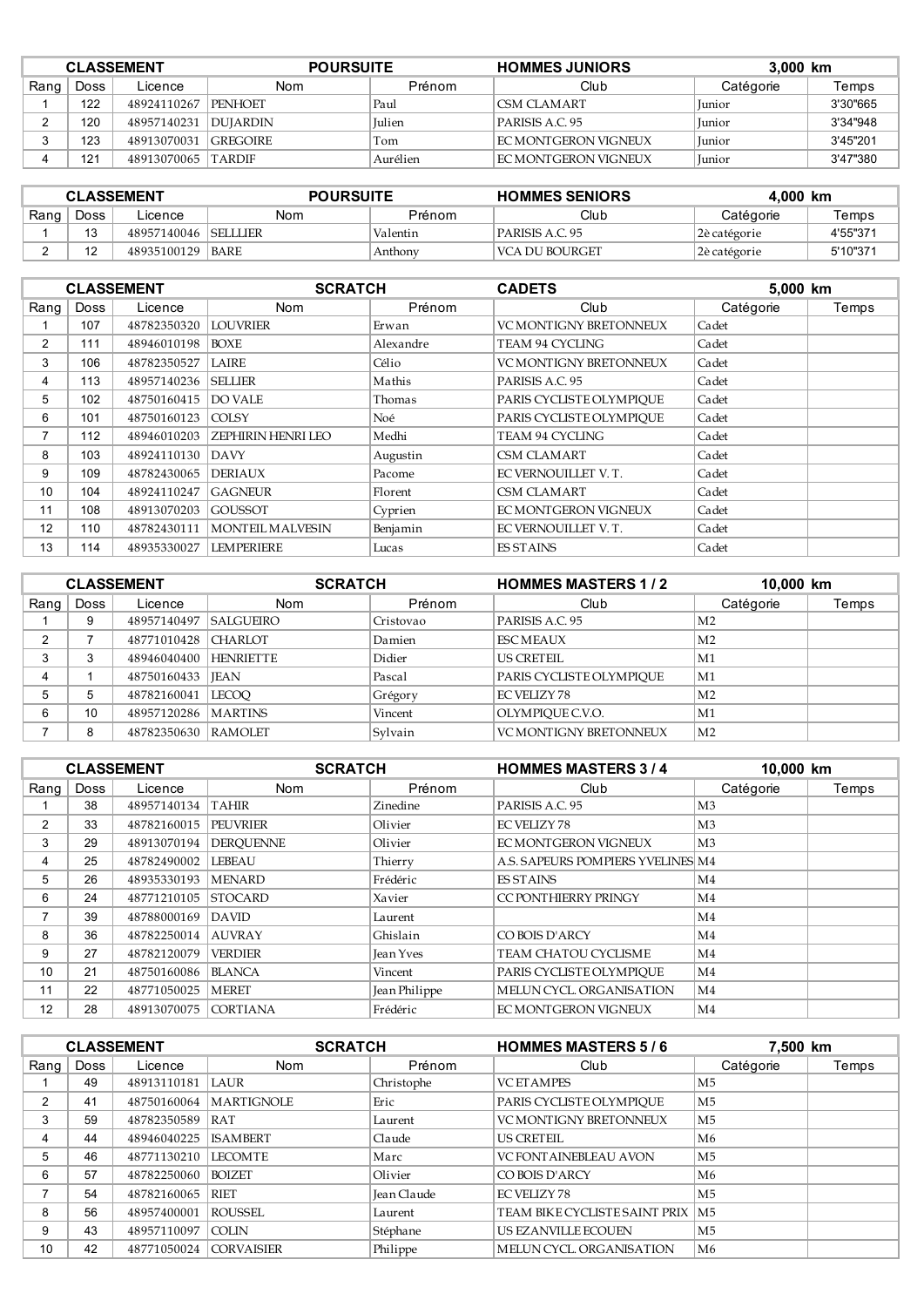|      | <b>CLASSEMENT</b> |             | <b>SCRATCH</b>           |             | <b>HOMMES MASTERS 7/9</b>  |                | 5,000 km |  |
|------|-------------------|-------------|--------------------------|-------------|----------------------------|----------------|----------|--|
| Rang | Doss              | Licence     | <b>Nom</b>               | Prénom      | Club                       | Catégorie      | Temps    |  |
|      | 62                | 48924150009 | <b>MUSELET</b>           | Christian   | COURBEVOIE SPORTS CYCLISME | M8             |          |  |
| ົ    | 67                | 48935190025 | <b>GUINEBERT</b>         | Jean Pierre | <b>SE PAVILLONNAIS</b>     | M <sub>7</sub> |          |  |
| 3    | 66                | 48913460043 | <b>MICHAELI</b>          | André       | AIRPORT A.O.C. WISSOUS     | M7             |          |  |
|      | 68                |             | 48782160095 COOUILLAUD   | Bruno       | EC VELIZY 78               | M7             |          |  |
| 5    | 63                | 48946040399 | <b>BRIAT</b>             | Michel      | <b>US CRETEIL</b>          | M <sub>9</sub> |          |  |
| 6    | 61                | 48924150038 | LE OUERE                 | Marcel      | COURBEVOIE SPORTS CYCLISME | M <sub>9</sub> |          |  |
|      | 64                |             | 48771400044   LE OUERNEC | <b>Yves</b> | <b>VC BROU</b>             | M7             |          |  |

| <b>CLASSEMENT</b> |      |                     | <b>SCRATCH</b>  |          | <b>DAMES MASTERS 1/4</b> | 5,000 km       |       |
|-------------------|------|---------------------|-----------------|----------|--------------------------|----------------|-------|
| Rang              | Doss | Licence             | Nom             | Prénom   | Club                     | Catégorie      | Temps |
|                   | 87   | 48924010089         | <b>FOURCADE</b> | Elodie   | CSM PUTEAUX              | M4             |       |
|                   | 84   | 48924200201 SIMONET |                 | Soizic   | CSM VILLENEUVE GARENNE   | M <sub>3</sub> |       |
|                   | 82   | 48924200130 MOYNET  |                 | Carole   | CSM VILLENEUVE GARENNE   | M <sub>4</sub> |       |
|                   | 85   | 48782210143 GAUBERT |                 | Aurélie  | FC DU HOUDANAIS          | M <sub>2</sub> |       |
|                   | 81   | 48924200208         | <b>BESNARD</b>  | Laëtitia | CSM VILLENEUVE GARENNE   | M <sub>3</sub> |       |

|                |             | <b>CLASSEMENT</b>   | <b>ELIMINATIONS</b>       |           | <b>CADETS</b>                 |           | km    |
|----------------|-------------|---------------------|---------------------------|-----------|-------------------------------|-----------|-------|
| Rang           | <b>Doss</b> | Licence             | <b>Nom</b>                | Prénom    | Club                          | Catégorie | Temps |
|                | 111         | 48946010198         | <b>BOXE</b>               | Alexandre | TEAM 94 CYCLING               | Cadet     |       |
| $\overline{2}$ | 107         | 48782350320         | <b>LOUVRIER</b>           | Erwan     | <b>VC MONTIGNY BRETONNEUX</b> | Cadet     |       |
| 3              | 106         | 48782350527         | LAIRE                     | Célio     | <b>VC MONTIGNY BRETONNEUX</b> | Cadet     |       |
| 4              | 102         | 48750160415         | <b>DO VALE</b>            | Thomas    | PARIS CYCLISTE OLYMPIOUE      | Cadet     |       |
| 5              | 109         | 48782430065         | <b>DERIAUX</b>            | Pacome    | EC VERNOUILLET V.T.           | Cadet     |       |
| 6              | 110         | 48782430111         | <b>MONTEIL MALVESIN</b>   | Benjamin  | EC VERNOUILLET V.T.           | Cadet     |       |
| 7              | 101         | 48750160123         | <b>COLSY</b>              | Noé       | PARIS CYCLISTE OLYMPIOUE      | Cadet     |       |
| 8              | 108         | 48913070203         | <b>GOUSSOT</b>            | Cyprien   | EC MONTGERON VIGNEUX          | Cadet     |       |
| 9              | 104         | 48924110247         | <b>GAGNEUR</b>            | Florent   | CSM CLAMART                   | Cadet     |       |
| 10             | 113         | 48957140236 SELLIER |                           | Mathis    | PARISIS A.C. 95               | Cadet     |       |
| 11             | 112         | 48946010203         | <b>ZEPHIRIN HENRI LEO</b> | Medhi     | TEAM 94 CYCLING               | Cadet     |       |
| 12             | 114         | 48935330027         | <b>LEMPERIERE</b>         | Lucas     | <b>ES STAINS</b>              | Cadet     |       |
| 13             | 103         | 48924110130         | <i>DAVY</i>               | Augustin  | <b>CSM CLAMART</b>            | Cadet     |       |

| <b>CLASSEMENT</b> |      |                    | <b>KILOMETRE</b> |          | $1.000$ km<br><b>HOMMES JUNIORS</b> |               |          |
|-------------------|------|--------------------|------------------|----------|-------------------------------------|---------------|----------|
| Rang              | Doss | Licence            | Nom              | Prénom   | Club                                | Catégorie     | Temps    |
|                   | 122  | 48924110267        | <b>PENHOET</b>   | Paul     | CSM CLAMART                         | <b>Iunior</b> | 1'06"765 |
|                   | 124  | 48913070014        | <b>BERNERON</b>  | Paul     | FC MONTGERON VIGNEUX                | <b>Iunior</b> | 1'09"179 |
|                   | 121  | 48913070065 TARDIF |                  | Aurélien | I FC MONTGERON VIGNEUX              | Junior        | 1'10"031 |
|                   | 123  | 48913070031        | <b>SEREGOIRE</b> | Tom      | FC MONTGERON VIGNEUX                | <b>Iunior</b> | 1'11"181 |
|                   | 130  | 4894601 FC         | VASAPOLLI        | Löis     | TEAM 94 CYCLING                     | <b>Iunior</b> | 1'11"978 |

| <b>CLASSEMENT</b> |      |                         | <b>KILOMETRE</b> |           | <b>HOMMES MASTERS 1/2</b> |                | $1.000$ km |  |
|-------------------|------|-------------------------|------------------|-----------|---------------------------|----------------|------------|--|
| Rang              | Doss | Licence                 | Nom              | Prénom    | Club                      | Catégorie      | Temps      |  |
|                   |      | 48946040400 HENRIETTE   |                  | Didier    | <b>US CRETEIL</b>         | M1             | 1'08"530   |  |
|                   |      | 48750160433   JEAN      |                  | Pascal    | PARIS CYCLISTE OLYMPIOUE  | M1             | 1'09"416   |  |
|                   |      | 48946040154   MARCELLUS |                  | Ted       | US CRETEIL                | M1             | 1'12"692   |  |
|                   |      | 48957140497   SALGUEIRO |                  | Cristovao | PARISIS A.C. 95           | M <sub>2</sub> | 1'13"728   |  |

|                |             | <b>CLASSEMENT</b> | <b>TEMPO</b>              |           | <b>CADETS</b>                 | 5,000 km  |        |
|----------------|-------------|-------------------|---------------------------|-----------|-------------------------------|-----------|--------|
| Rang $ $       | <b>Doss</b> | Licence           | <b>Nom</b>                | Prénom    | Club                          | Catégorie | Points |
|                | 111         | 48946010198       | BOXE                      | Alexandre | TEAM 94 CYCLING               | Cadet     | 10     |
| $\overline{2}$ | 107         | 48782350320       | <b>LOUVRIER</b>           | Erwan     | <b>VC MONTIGNY BRETONNEUX</b> | Cadet     | 2      |
| 3              | 113         | 48957140236       | <b>SELLIER</b>            | Mathis    | PARISIS A.C. 95               | Cadet     | 2      |
| 4              | 106         | 48782350527       | LAIRE                     | Célio     | VC MONTIGNY BRETONNEUX        | Cadet     | 2      |
| 5              | 104         | 48924110247       | <b>GAGNEUR</b>            | Florent   | <b>CSM CLAMART</b>            | Cadet     |        |
| 6              | 109         | 48782430065       | <b>DERIAUX</b>            | Pacome    | EC VERNOUILLET V.T.           | Cadet     |        |
| 7              | 112         | 48946010203       | <b>ZEPHIRIN HENRI LEO</b> | Medhi     | TEAM 94 CYCLING               | Cadet     |        |
| 8              | 103         | 48924110130       | DAVY                      | Augustin  | <b>CSM CLAMART</b>            | Cadet     |        |
| 9              | 101         | 48750160123       | <b>COLSY</b>              | Noé       | PARIS CYCLISTE OLYMPIOUE      | Cadet     |        |
| 10             | 110         | 48782430111       | <b>MONTEIL MALVESIN</b>   | Benjamin  | EC VERNOUILLET V.T.           | Cadet     |        |
| 11             | 102         | 48750160415       | DO VALE                   | Thomas    | PARIS CYCLISTE OLYMPIOUE      | Cadet     |        |
| 12             | 114         | 48935330027       | <b>LEMPERIERE</b>         | Lucas     | <b>ES STAINS</b>              | Cadet     |        |
| 13             | 108         | 48913070203       | <b>GOUSSOT</b>            | Cyprien   | EC MONTGERON VIGNEUX          | Cadet     |        |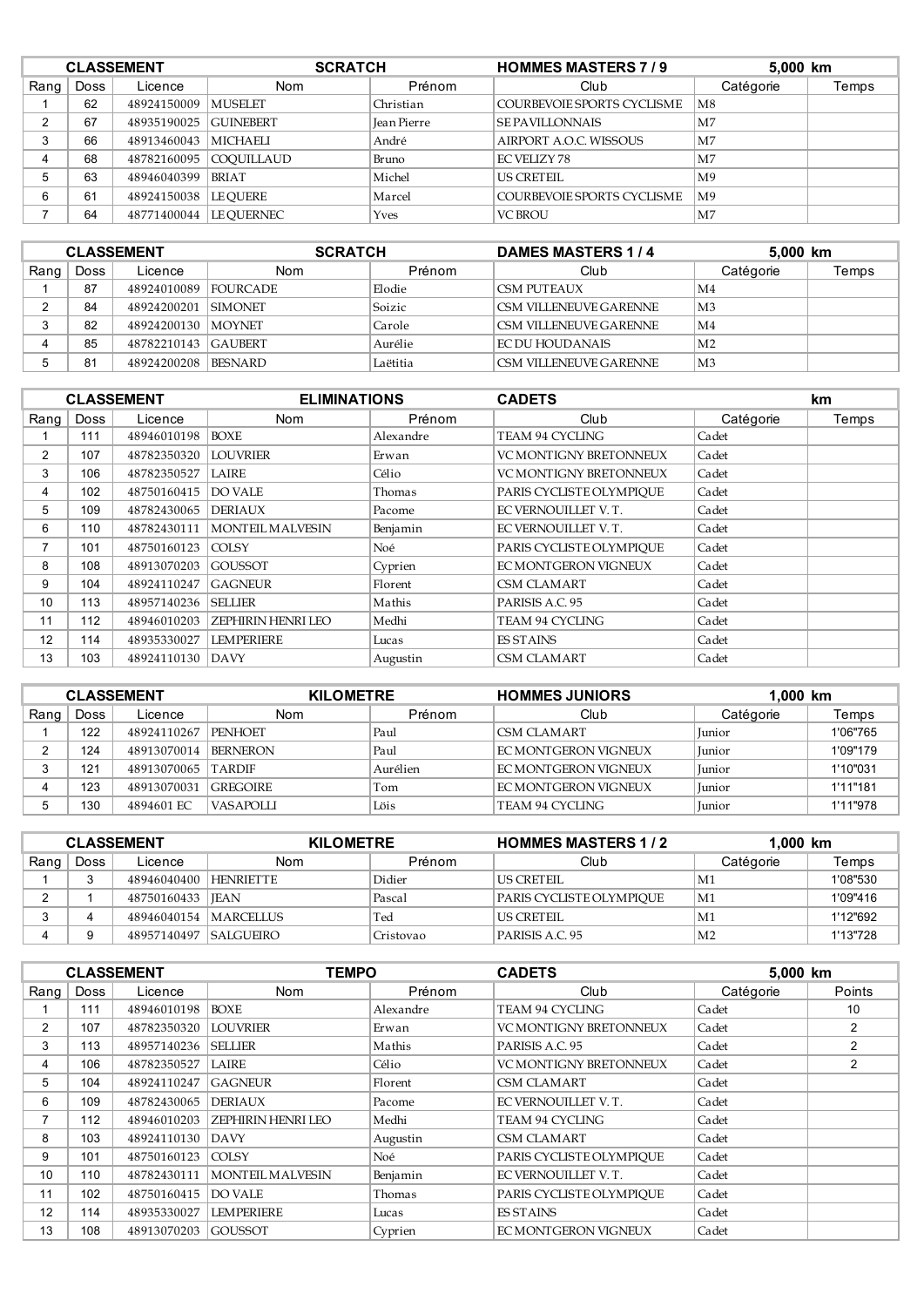|                | <b>CLASSEMENT</b> |                     | 750 M            |           | <b>HOMMES MASTERS 3/4</b>         |                | 0,750 km |  |
|----------------|-------------------|---------------------|------------------|-----------|-----------------------------------|----------------|----------|--|
| Rang           | <b>Doss</b>       | Licence             | <b>Nom</b>       | Prénom    | Club                              | Catégorie      | Temps    |  |
|                | 32                | 48782160044         | <b>DUJARRIER</b> | Yann      | <b>EC VELIZY 78</b>               | M <sub>3</sub> | 50"865   |  |
| $\overline{2}$ | 35                | 48782160035         | <b>THERY</b>     | Sébastien | <b>EC VELIZY 78</b>               | M <sub>3</sub> | 53"111   |  |
| 3              | 25                | 48782490002         | <b>LEBEAU</b>    | Thierry   | A.S. SAPEURS POMPIERS YVELINES M4 |                | 54"323   |  |
| 4              | 30                | 48913070007         | <b>FRETTE</b>    | Yann      | EC MONTGERON VIGNEUX              | M4             | 54"759   |  |
| 5              | 21                | 48750160086         | <b>BLANCA</b>    | Vincent   | PARIS CYCLISTE OLYMPIOUE          | M4             | 54"772   |  |
| 6              | 26                | 48935330193         | <b>MENARD</b>    | Frédéric  | <b>ES STAINS</b>                  | M4             | 54"947   |  |
|                | 29                | 48913070194         | <b>DEROUENNE</b> | Olivier   | EC MONTGERON VIGNEUX              | M <sub>3</sub> | 55"121   |  |
| 8              | 28                | 48913070075         | <b>CORTIANA</b>  | Frédéric  | EC MONTGERON VIGNEUX              | M4             | 58"053   |  |
| 9              | 34                | 48782160028         | <b>THERY</b>     | Eric      | <b>EC VELIZY 78</b>               | M4             | 58"289   |  |
| 10             | 31                | 48782160021         | <b>CARRE</b>     | Frédéric  | <b>EC VELIZY 78</b>               | M4             | 58"407   |  |
| 11             | 24                | 48771210105 STOCARD |                  | Xavier    | CC PONTHIERRY PRINGY              | M <sub>4</sub> | 58"558   |  |

|      | <b>CLASSEMENT</b> |             | 500M              |            | <b>HOMMES MASTERS 5/6</b> | 0,500 km       |        |
|------|-------------------|-------------|-------------------|------------|---------------------------|----------------|--------|
| Rang | Doss              | Licence     | <b>Nom</b>        | Prénom     | Club                      | Catégorie      | Temps  |
|      | 52                | 48782160087 | GAUMET            | Eric       | EC VELIZY 78              | M5             | 36"379 |
| ົ    | 53                | 48782160047 | <b>MANSIO</b>     | Guy        | EC VELIZY 78              | M6             | 36"520 |
| 3    | 41                | 48750160064 | <b>MARTIGNOLE</b> | Eric       | PARIS CYCLISTE OLYMPIOUE  | M <sub>5</sub> | 37"918 |
|      | 45                | 48946040287 | <b>SIOUL</b>      | Dominique  | <b>US CRETEIL</b>         | M6             | 38"476 |
| 5    | 55                | 48782160089 | <b>SAPRANIDES</b> | Michel     | EC VELIZY 78              | M <sub>5</sub> | 39"734 |
| 6    | 43                | 48957110097 | <b>COLIN</b>      | Stéphane   | US EZANVILLE ECOUEN       | M <sub>5</sub> | 40"597 |
|      | 44                | 48946040225 | <b>ISAMBERT</b>   | Claude     | <b>US CRETEIL</b>         | M6             | 40"642 |
| 8    | 47                | 48924200211 | <b>MOYNET</b>     | Christophe | CSM VILLENEUVE GARENNE    | M5             | 47"818 |

|                | <b>CLASSEMENT</b> |             |                   | 500 M<br><b>HOMMES MASTERS 7/9</b> |                            | 0,500 km       |        |
|----------------|-------------------|-------------|-------------------|------------------------------------|----------------------------|----------------|--------|
| Rang           | <b>Doss</b>       | Licence     | <b>Nom</b>        | Prénom                             | Club                       | Catégorie      | Temps  |
|                | 67                | 48935190025 | <b>GUINEBERT</b>  | <b>Jean Pierre</b>                 | <b>SE PAVILLONNAIS</b>     | M <sub>7</sub> | 39"581 |
| 2              | 62                | 48924150009 | <b>MUSELET</b>    | Christian                          | COURBEVOIE SPORTS CYCLISME | M8             | 39"599 |
| 3              | 68                | 48782160095 | <b>COOUILLAUD</b> | Bruno                              | EC VELIZY 78               | M7             | 39"994 |
| 4              | 63                | 48946040399 | <b>BRIAT</b>      | Michel                             | US CRETEIL                 | M <sup>9</sup> | 42"127 |
| 5              | 64                | 48771400044 | <b>LE OUERNEC</b> | <b>Yves</b>                        | <b>VC BROU</b>             | M <sub>7</sub> | 42"488 |
| 6              | 61                | 48924150038 | <b>LE OUERE</b>   | Marcel                             | COURBEVOIE SPORTS CYCLISME | M <sub>9</sub> | 43"247 |
| $\overline{ }$ | 69                | 48782160094 | <b>PLEAU</b>      | Joël                               | EC VELIZY 78               | M <sup>9</sup> | 45"190 |
| 8              | 65                | 48924200004 | VAN DEN ABELE     | Gérard                             | CSM VILLENEUVE GARENNE     | M <sup>9</sup> | 46"264 |
| 9              | 71                | 48924110035 | LANGLOIS          | Roger                              | <b>CSM CLAMART</b>         | M10            | 46"761 |
| 10             | 70                | 48924110117 | GUILLOURY         | Gérard                             | <b>CSM CLAMART</b>         | M <sup>9</sup> | 47"201 |

|      | <b>CLASSEMENT</b> |                     | 500 M           |            | DAMES MASTERS 1/4             | 0,500 km       |           |
|------|-------------------|---------------------|-----------------|------------|-------------------------------|----------------|-----------|
| Rang | Doss              | Licence             | Nom             | Prénom     | Club                          | Catégorie      | Pts/Temps |
|      | 87                | 48924010089         | <b>FOURCADE</b> | Elodie     | <b>CSM PUTEAUX</b>            | M <sub>4</sub> | 39"691    |
|      | 85                | 48782210143 GAUBERT |                 | Aurélie    | EC DU HOUDANAIS               | M <sub>2</sub> | 42"900    |
|      | 84                | 48924200201 SIMONET |                 | Soizic     | <b>CSM VILLENEUVE GARENNE</b> | M <sub>3</sub> | 43"061    |
|      | 82                | 48924200130         | <b>MOYNET</b>   | Carole     | CSM VILLENEUVE GARENNE        | M <sub>4</sub> | 44"515    |
|      | 83                | 48924200053         | RIBALI.T        | Christelle | CSM VILLENEUVE GARENNE        | M <sub>3</sub> | 49"894    |

|                | <b>CLASSEMENT</b> |             | <b>COURSE AUX POINTS</b>  |           | <b>CADETS</b>                 | 16.000 km |                |
|----------------|-------------------|-------------|---------------------------|-----------|-------------------------------|-----------|----------------|
| Rang           | <b>Doss</b>       | Licence     | <b>Nom</b>                | Prénom    | Club                          | Catégorie | Points         |
|                | 107               | 48782350320 | <b>LOUVRIER</b>           | Erwan     | <b>VC MONTIGNY BRETONNEUX</b> | Cadet     | 26             |
| $\overline{2}$ | 113               | 48957140236 | <b>SELLIER</b>            | Mathis    | PARISIS A.C. 95               | Cadet     | 23             |
| 3              | 111               | 48946010198 | BOXE                      | Alexandre | <b>TEAM 94 CYCLING</b>        | Cadet     | 23             |
| 4              | 106               | 48782350527 | LAIRE                     | Célio     | <b>VC MONTIGNY BRETONNEUX</b> | Cadet     | 11             |
| 5              | 102               | 48750160415 | DO VALE                   | Thomas    | PARIS CYCLISTE OLYMPIOUE      | Cadet     | 9              |
| 6              | 103               | 48924110130 | <i>DAVY</i>               | Augustin  | <b>CSM CLAMART</b>            | Cadet     | $\overline{2}$ |
| $\overline{ }$ | 101               | 48750160123 | COISY                     | Noé       | PARIS CYCLISTE OLYMPIOUE      | Cadet     | $\mathcal{P}$  |
| 8              | 110               | 48782430111 | <b>MONTEIL MALVESIN</b>   | Benjamin  | EC VERNOUILLET V.T.           | Cadet     |                |
| 9              | 114               | 48935330027 | <b>LEMPERIERE</b>         | Lucas     | ES STAINS                     | Cadet     |                |
| 10             | 109               | 48782430065 | <b>DERIAUX</b>            | Pacome    | EC VERNOUILLET V.T.           | Cadet     |                |
| 11             | 108               | 48913070203 | GOUSSOT                   | Cyprien   | EC MONTGERON VIGNEUX          | Cadet     |                |
| 12             | 104               | 48924110247 | <b>GAGNEUR</b>            | Florent   | <b>CSM CLAMART</b>            | Cadet     |                |
| 13             | 112               | 48946010203 | <b>ZEPHIRIN HENRI LEO</b> | Medhi     | <b>TEAM 94 CYCLING</b>        | Cadet     |                |